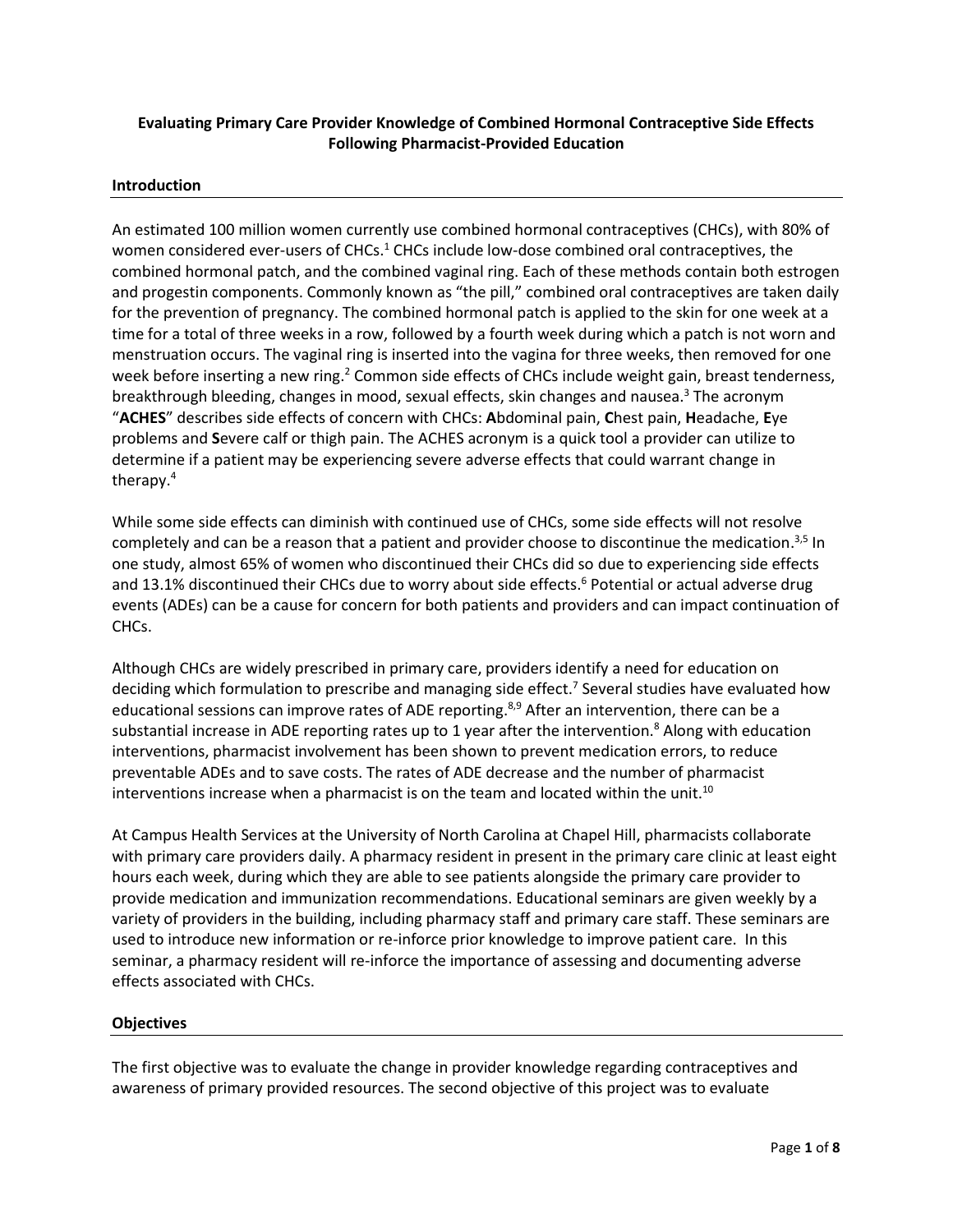documentation of side effects ("ACHES") when initiating CHCs in a primary care clinic, before and after a pharmacist-provided continuing education seminar.

### **Methods**

**Study Design and Setting:** This project was conducted with providers in a primary care clinic in a college health setting. A pre- and post-survey was distributed to providers attending an educational seminar. A chart review was conducted, comparing documentation before and after the educational seminar.

**Participants and Procedures – Educational Seminar:** Prescribers in the primary care clinic were invited to attend a one-hour live continuing education seminar. Prescribers were included if they were 18 years of age or older, English-speaking, work full-time or part-time in the primary care clinic and attended the live seminar or watched the recorded presentation within 1 week after the live date. Prescribers were excluded if they do not practice in the primary care clinic and did not attend the live seminar or watch the recorded presentation within 1 week after the live date. The educational seminar was recorded and provided to an invited prescriber if they were unable to attend the live offering.

A continuing education session was developed by a pharmacist. The program addressed CHC pharmacotherapy, including available products, pharmacology, common side effects and concerning side effects and documentation of side effects according to the ACHES acronym. The program was delivered live, electronically via Zoom. At the beginning of the education session, an electronic survey link was shared with participants. The 15-item questionnaire included (1) ADE assessment, (2) ADE documentation, (3) a provider's understanding of ADE related to CHCs, and (4) a provider's confidence in adjusting therapy based on ADE. After the seminar was completed, a post-survey was distributed for providers to complete within two weeks.

**Participants and Procedures – Chart Review:** Charts were included for review if they were for patients receiving combination hormonal contraceptives from a primary care provider within the clinic, without contraindication to receiving combined hormonal contraceptive, age >18 years. Charts were included for review if they were for patients who receive their CHCs from a provider outside of primary care at Campus Health or are using other forms of hormonal contraception (IUD, implant, depo).

Additionally, a retrospective chart review was performed on a random sample of patients that qualify for the study from before and after the education session. Charts were reviewed to see if side effects of combined hormonal contraceptives were documented and compared from pre- and post- education session.

Data prior to the seminar (November 1, 2019 through March 31, 2020) was compared to data after the seminar (November 1, 2020 through March 31, 2021). Data collected includes: appointment date, appointment type, medication name and dose, blood pressure, side effect complaints, assessment of ACHES, documentation of ACHES, and side effect counseling. A chi-squared test was used to determine the statistical significance of differences in assessment and counseling of ACHES between the preseminar and post-seminar visits.

### **Results and Discussion**

### *Educational Seminar*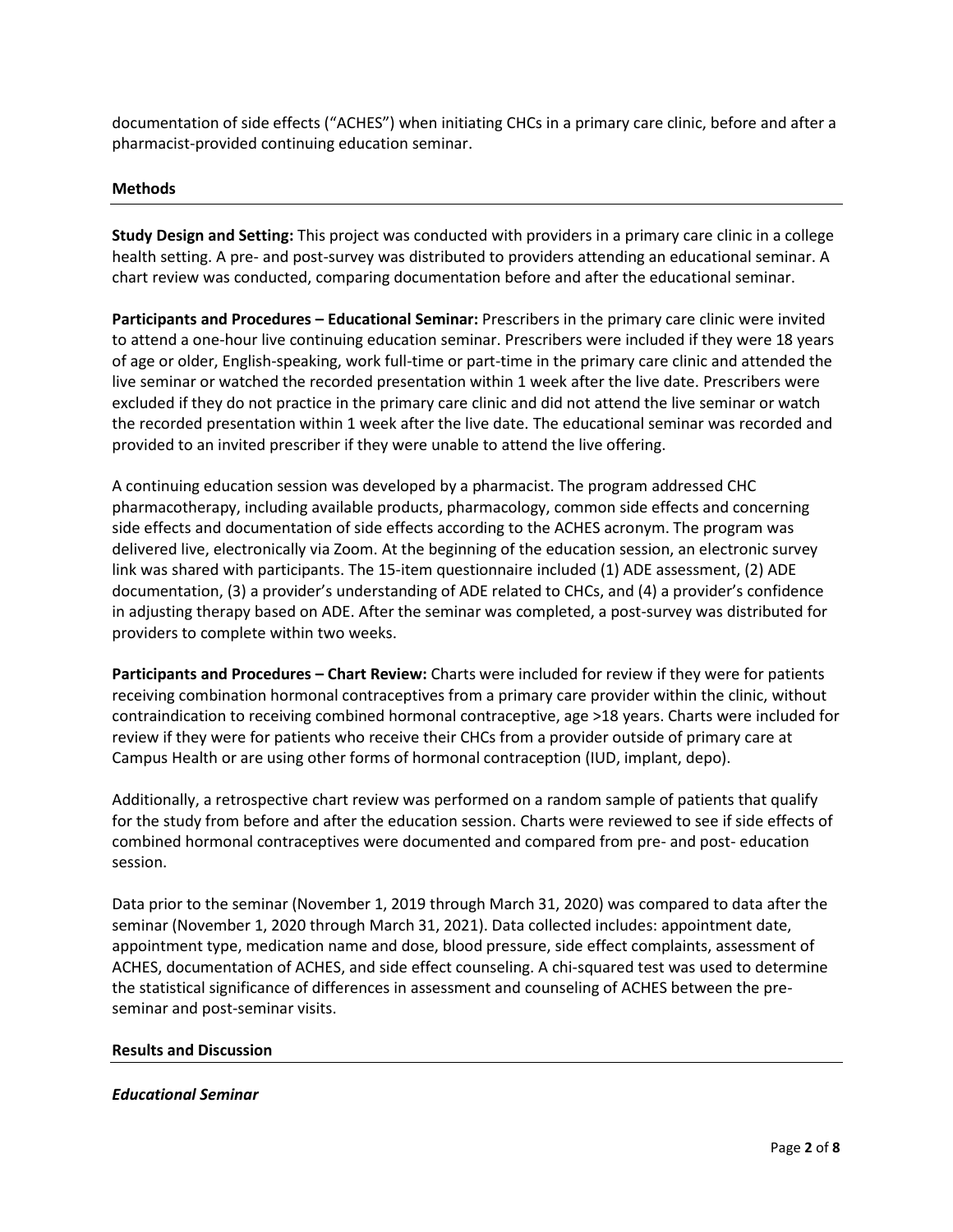The pre-education survey received a total of 16 responses, 6 of which met inclusion criteria. The posteducation survey received a total of eight responses, seven of which met inclusion criteria. When comparing the pre- and post-education surveys, four participants completed both surveys. Of the four participants, two were physicians, one was a physician assistant and one was a nurse practitioner. The mean number of years in practice was 7.5, with a range of 14.5 years. The mean number of years in practice at Campus Health was 2 years, with a range of 2 years.

Knowledge of ACHES improved after the education seminar. Also improved was provider confidence in adjust CHC dose or medication if a patient was experiencing ADEs. Providers' awareness of CHC related resources was strong at baseline and did not improve after the education seminar.

These results are not surprising, given that the pharmacy staff is highly integrated into the primary care clinics at Campus Health. Pharmacists are heavily utilized in many patient encounters and answer provider questions frequently, many related to CHCs. Pharmacists educate providers on these resources and show them where the resources can be found so that they may be utilized even when a pharmacist may not be physically present in the clinic.

# *Chart Review*

After excluding providers who were not present for both time intervals of pre- and post-seminar, there was a total of 184 visits in the pre-seminar review and a total of 87 visits in the post-seminar review. ACHES was assessed in 64 (34.78%) visits before the seminar compared to 25 (28.74%) visits after the seminar. ACHES was used to counsel patients on severe adverse reactions of CHCs in 86 (46.74%) visits before the seminar compared to 43 (49.43%) visits after the seminar. While ACHES was not always used as a counseling tool, a majority of patients received some sort of counseling on side effects of CHCs at their visits both before (n=152; 82.61%) and after (n=66; 75.86%) the education seminar. The note template was used for 94 (51.09%) visits before the seminar and 22 (25.29%) visits after the seminar.

The limitations of this study include the impact of COVID-19 on the number and type of patient visits. All visits from November 1, 2019 through March 31, 2020 were in-person office visits. The majority of the visits from November 1, 2020 through March 31, 2021 were telehealth appointments. There was also a decrease in the number of visits from November 1, 2020 through March 31, 2021 due to the lack of patients who were physically present on-campus. While the results do not show a positive outcome after the education seminar, this may be related to lack of patient appointments and changes in practice with telehealth appointments. Before the COVID-19 pandemic, these education seminars were delivered in-person in a conference room. Since social distancing protocols have been put in place, these seminars are being delivered via Zoom, which may not have enabled discussions that were as engaging as present previously via in-person delivery.

# **Conclusion**

While the providers at Campus Health are already knowledgeable about CHCs and the resources available to them, education from a pharmacist helped to reinforce these topics and resource awareness. Education seminars like this one can be helpful in reinforcing pertinent counseling points on commonly prescribed medications and tools that can help providers quickly assess and counsel patients.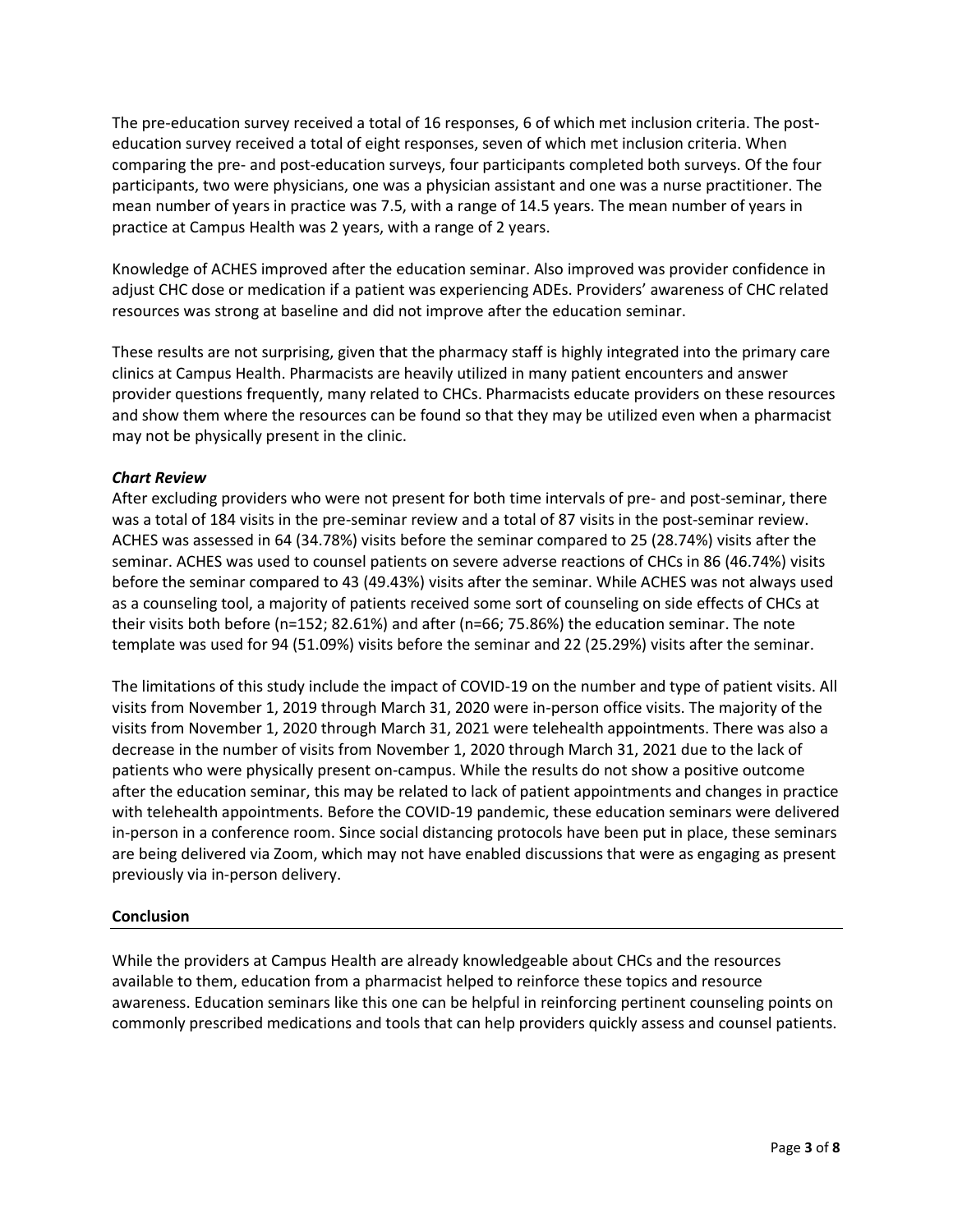### **References**

- 1. Brynhildsen J. Combined hormonal contraceptives: prescribing patterns, compliance, and benefits versus risks. *Therap Adv Drug Safety*. 2014;5(5):201-213.
- 2. The American College of Obstetricians and Gynecologists. Birth Control. Available from [https://www.acog.org/patient-resources/faqs/especially-for-teens/birth-control.](https://www.acog.org/patient-resources/faqs/especially-for-teens/birth-control) Accessed September 9, 2020.
- 3. Barr N. Managing adverse effects of hormonal contraceptives. *Am Fam Physician*. 2010;82(12):1499-1506.
- 4. Seibert C, et al. Prescribing oral contraceptives for women older than 35 years of age. *Ann Intern Med.* 2003;138:54-64.
- 5. Westhoff C, Heartwell S, Edwards S, et al. Oral contraceptive discontinuation: do side effects matter? *Am J Obstet Gynecol*. 2007;196(4):412.e-1-7.
- 6. Moreau C, Cleland K, Trussell J. Contraceptive discontinuation attributed to method dissatisfaction in the United States. *Contraception*. 2007;76(4):267-272.
- 7. Zhang S, Sridhar A. Oral contraceptive preference and prescription patterns among primary care residents in an academic medical center. *Obstetrics & Gynecology*. 2017;129(5):62.
- 8. Figueiras A, Herdeiro M, Polonia J, et al. An educational intervention to improve physician reporting of adverse drug reactions: a cluster-randomized controlled trial. *JAMA*. 2006;296(9):1086-1093.
- 9. Tabali M, Jeschke E, Bockelbrink A, et al. Educational intervention to improve physician reporting of adverse drug reactions (ADRs) in a primary care setting in complementary and alternative medicine. *BMC Public Health*. 2009;9:274.
- 10. Chen C, Hsiao F, Shen L, Wu C. The cost-saving effect and prevention of medication errors by clinical pharmacist intervention in a nephrology unit. *Medicine (Baltimore).* 2017;96(34):e7883.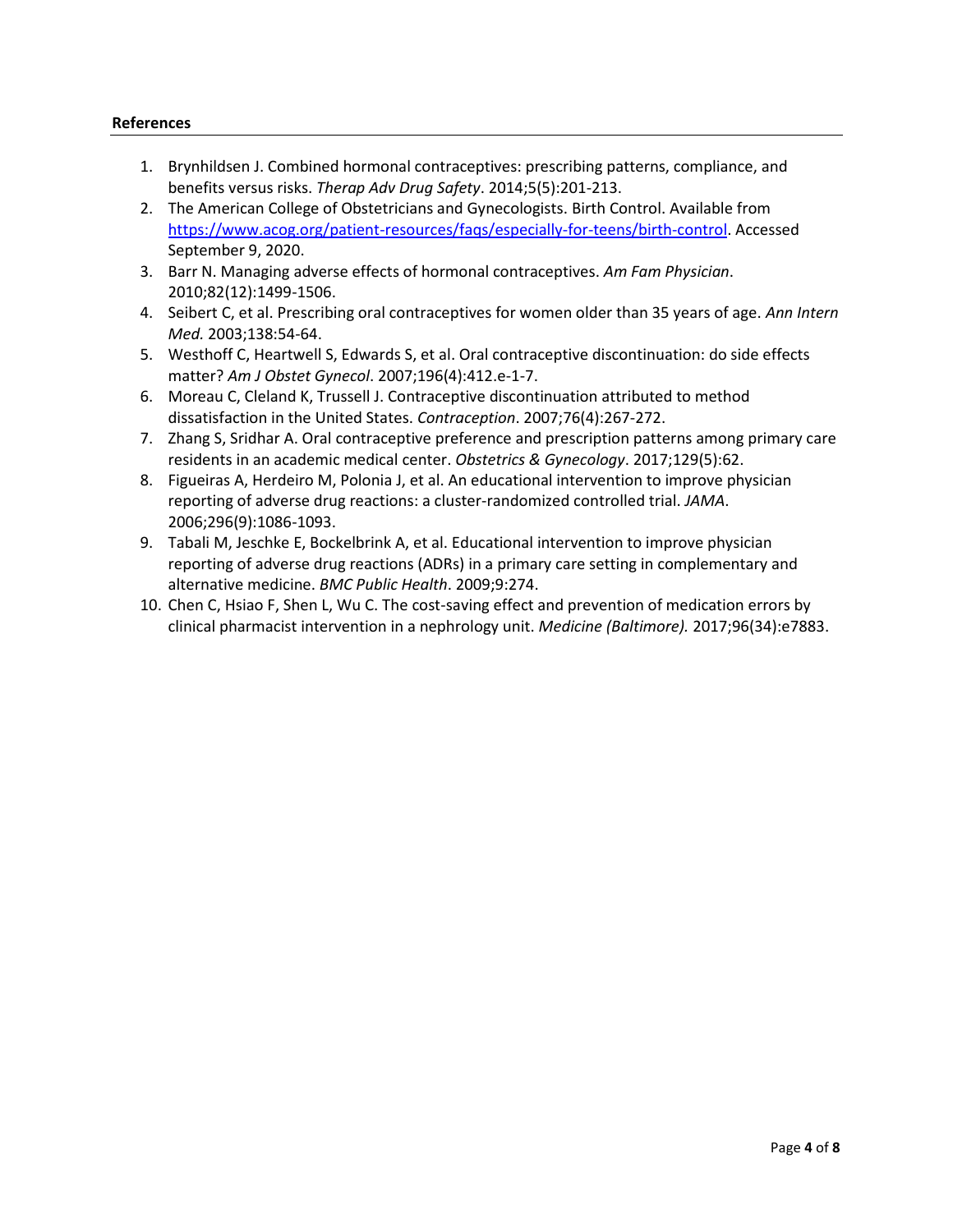### **Appendix 1: Provider Pre-Survey**

- 1. Please enter a unique identifier using the first 3 letters of your middle name and last 4 digits of your phone number (Ex. JEA 7212)
- 2. Credentials (NP, MD, PA, etc.)
- 3. Years in Practice
- 4. Years in Practice at Campus Health
- 5. What is your primary practice setting?
	- a. Primary Care
	- b. Gynecology
	- c. Sports Medicine
	- d. CAPS
	- e. Same Day Care
	- f. Other (free text)
- 6. How often do you counsel patients on the adverse effects of oral contraceptives when prescribing for the first time?
	- a. Always
	- b. Most of the time
	- c. Some of the time
	- d. Never
- 7. How often do you counsel patients on the adverse effects of oral contraceptives at a follow up visit?
	- a. Always
		- b. Most of the time
		- c. Some of the time
		- d. Never
- 8. Do you know what the acronym ACHES stands for in regard to combined hormonal contraceptives?
	- a. Yes
	- b. No
- 9. Do you use the acronym ACHES in regard to CHC adverse effects?
	- a. Yes
	- b. No

If yes to question 9, how often do you use the acronym ACHES to counsel patients on ADE from CHCs?

- a. Always
- b. Most of the time
- c. Some of the time
- d. Never
- 10. How often do you use a template to document your CHC visits?
	- a. Always
	- b. Most of the time
	- c. Some of the time
	- d. Never
- 11. How confident are you in adjusting a patient's OCP dose or medication if they are experiencing adverse effects?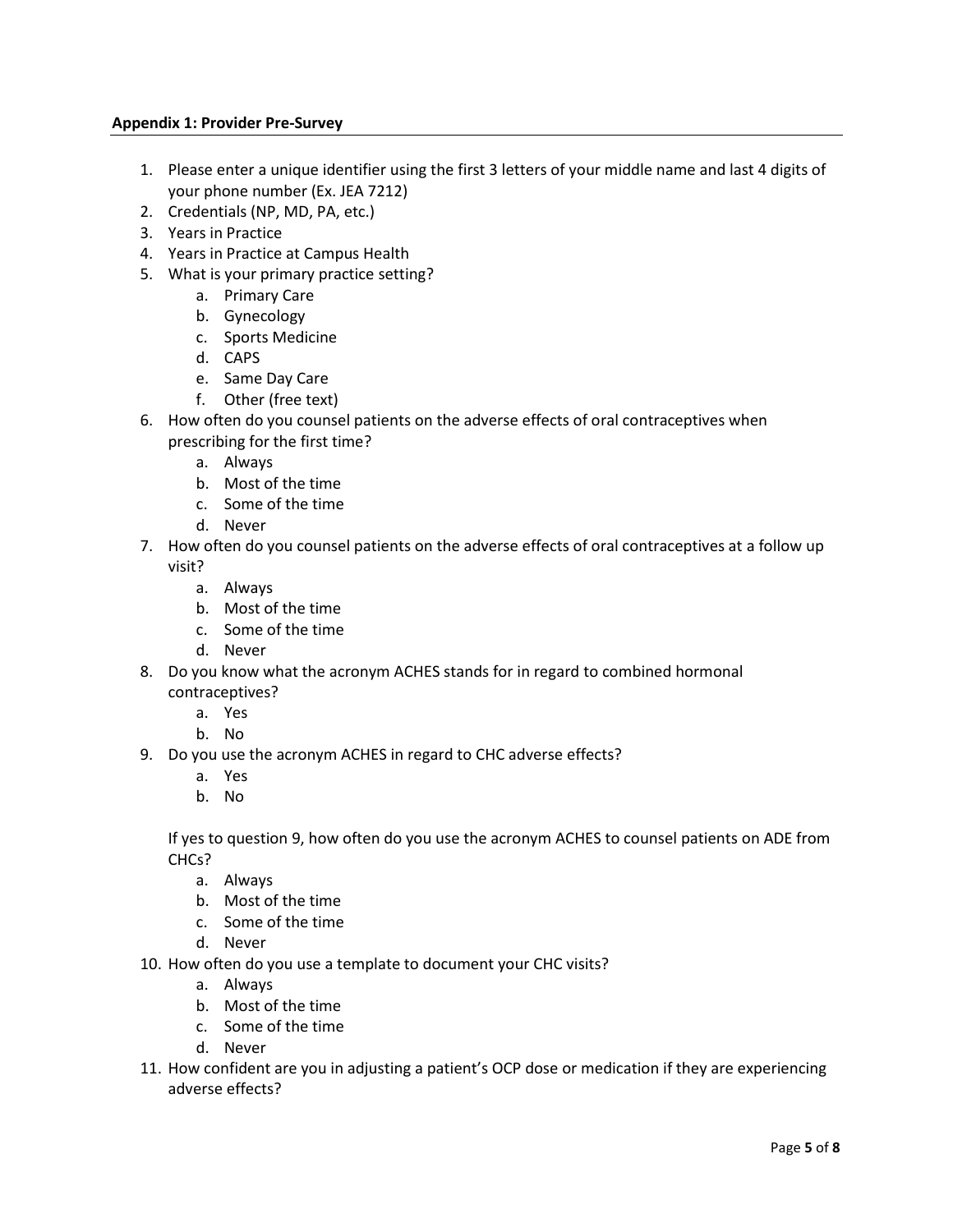- a. Very confident
- b. Mostly confident
- c. Somewhat confident
- d. Not confident at all
- 12. Which Campus Health provided resources for oral contraceptive dosing and education are you aware of?
	- a. Women's health/gynecology drug formulary
	- b. Hormonal Contraceptive chart
	- c. OCP Androgen Potential chart
	- d. Pill, Patch, Ring Booklet
- 13. What Campus Health provided resources for oral contraceptive dosing and education do you use?
	- a. Women's health/gynecology drug formulary
	- b. Hormonal Contraceptive chart
	- c. OCP Androgen Potential chart
	- d. Pill, Patch, Ring Booklet
- 14. How often do you use these resources?
	- a. For every visit
	- b. For most visits
	- c. For some visits
	- d. Never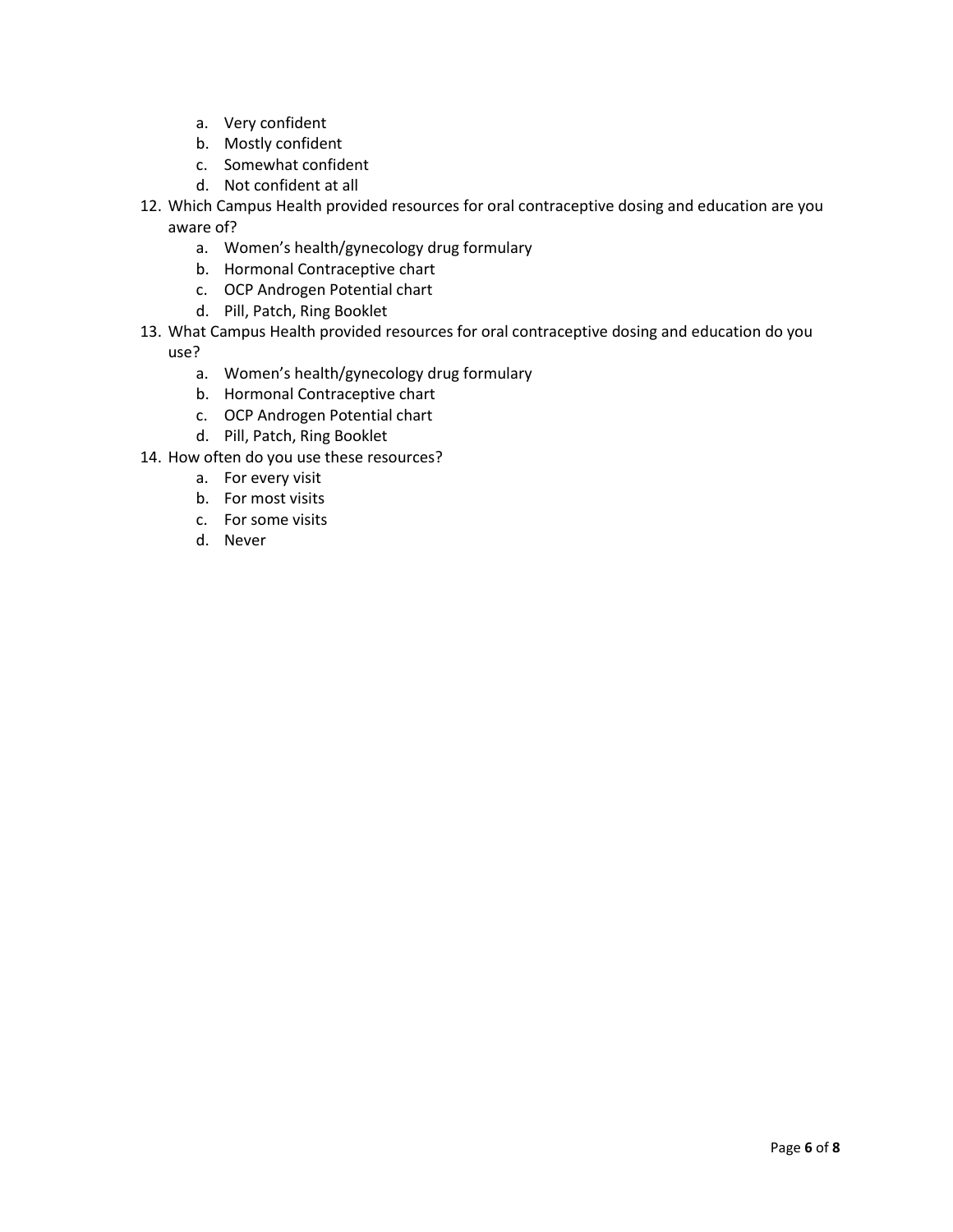# **Appendix 2: Provider Post-Survey**

- 1. Please enter a unique identifier using the first 3 letters of your middle name and last 4 digits of your phone number (Ex. JEA 7212)
- 2. Credentials (NP, MD, PA, etc.)
- 3. Years in Practice
- 4. Years in Practice at Campus Health
- 5. What is your primary practice setting?
	- a. Primary Care
	- b. Gynecology
	- c. Sports Medicine
	- d. CAPS
	- e. Same Day Care
	- f. Other (free text)
- 6. How often do you counsel patients on the adverse effects of oral contraceptives when prescribing for the first time?
	- a. Always
	- b. Most of the time
	- c. Some of the time
	- d. Never
- 7. How often do you counsel patients on the adverse effects of oral contraceptives at a follow up visit?
	- a. Always
	- b. Most of the time
	- c. Some of the time
	- d. Never
- 8. Do you know what the acronym ACHES stands for in regards to CHCs?
	- a. Yes
	- b. No
- 9. Do you use the acronym ACHES in regards to CHC adverse effects?
	- a. Yes
	- b. No

If yes to question 9, how often do you use the acronym ACHES to counsel patients on ADE from CHCs?

- a. Always
- b. Most of the time
- c. Some of the time
- d. Never
- 10. How often do you use a template to document your CHC visits?
	- a. Always
	- b. Most of the time
	- c. Some of the time
	- d. Never
- 11. How confident are you in adjusting a patient's OCP dose or medication if they are experiencing adverse effects?
	- a. Very confident
	- b. Mostly confident
	- c. Somewhat confident
	- d. Not confident at all